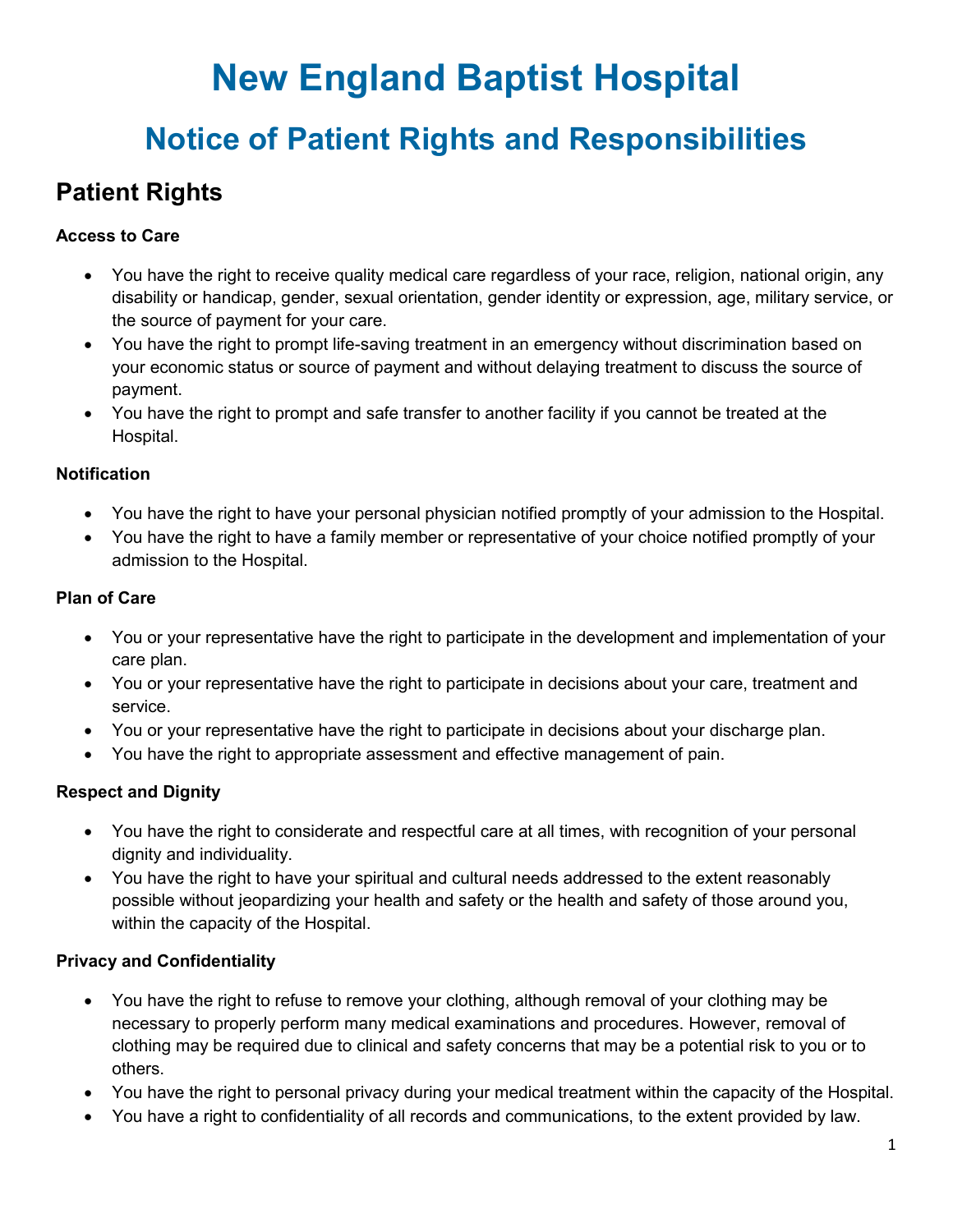#### **Personal Safety**

- You have the right to receive care in a safe environment and to be free from all forms of abuse or harassment.
- You have the right to receive care in the least restrictive environment.

#### **Identify**

- You or your representative have the right to know the name and specialty of the physicians and other health care providers who are responsible for your care
- You have the right to know about any financial or business relationship the Hospital has with other institutions, to the extent such financial or business relationship relates to your care or treatment. Additionally, you are entitled to know about any financial or business relationship your physician has with any other health care facility, to the extent such a financial or business relationship relates to your care or treatment.

#### **Information**

- You have the right to reasonable access of your medical record within a reasonable time frame.
- You have the right to access, receive a copy of, or request amendment to your medical record and to obtain information on disclosures of your health information.
- You have the right to have all reasonable requests responded to promptly and adequately within the capacity of the Hospital.

#### **Personal Support and Visitation**

- You have the right to receive any visitors that you designate, including but not limited to a spouse, a domestic partner (including a same-sex domestic partner), another family member, or a friend and it is your right to withdraw or deny such consent at any time.
- You have the right to designate an individual of your choice either verbally or in writing to be your representative.
- You have the right to the presence of a support individual of your choice (friend, relative, partner or other individual), unless the individual's presence infringes on the rights or safety of others or is medically or therapeutically contraindicated.

#### **Communication**

• You have the right to meaningful communication via a qualified interpreter, free of charge, either in person or by phone, as deemed appropriate by your care team. If you are a deaf or hard of hearing patient, the Hospital will provide a certified interpreter.

#### **Informed Consent**

• You or your representative have the right to informed consent to the extent provided by law, including the right to be informed of your health status and make informed decisions regarding your care and treatment. You have a right to a full explanation of any research study in which you may be asked to participate.

#### **Refusal of Treatment**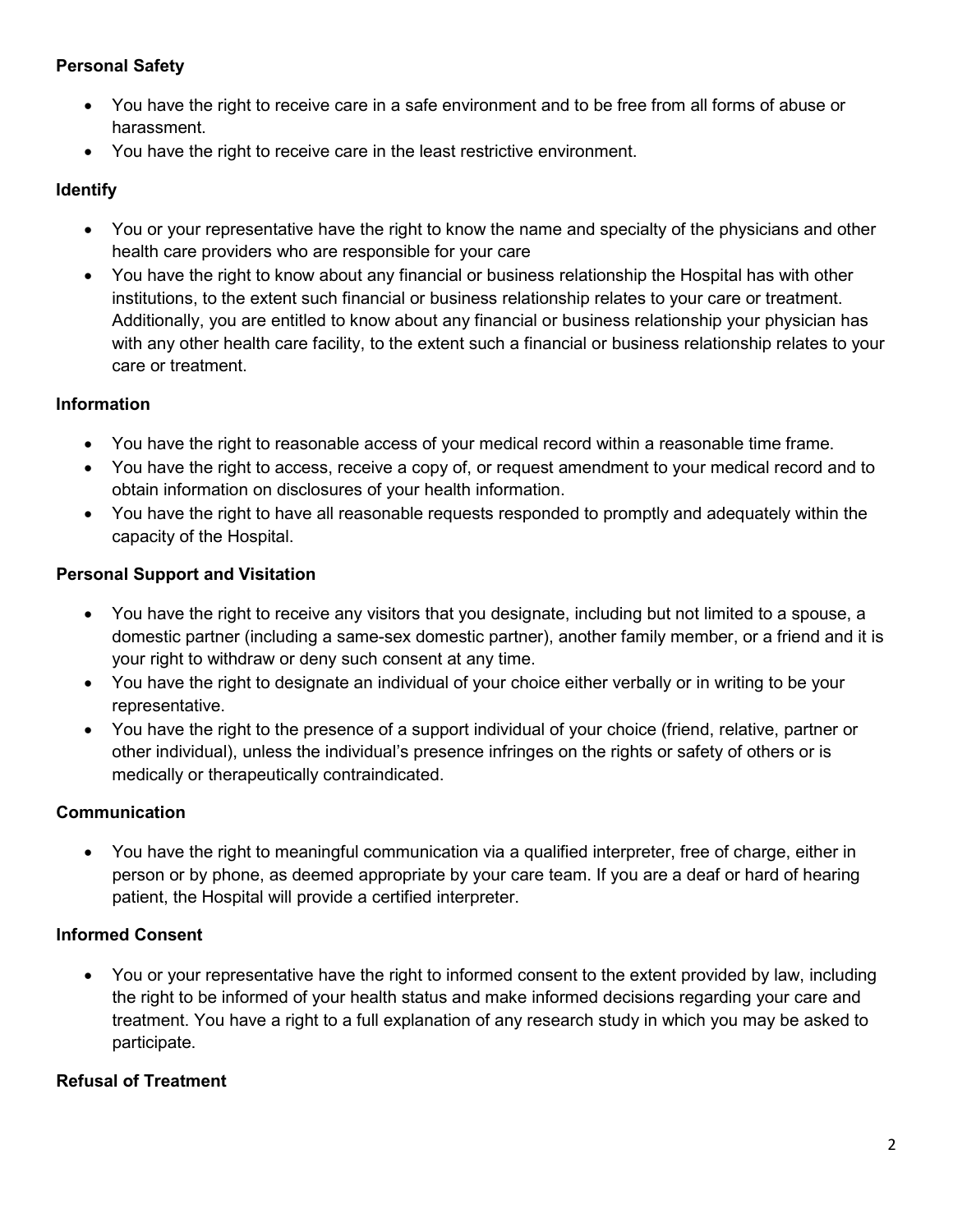- You or your representative have the right to request or refuse treatment or services deemed medically unnecessary or inappropriate.
- You have the right to refuse to participate in research. Your refusal will not affect your access to care at the Hospital.
- You have a right to request that an individual not be assigned to your care without jeopardizing access to medical or psychiatric attention. You have a right to refuse any care or examination when the primary purpose is educational or informational rather than therapeutic.

#### **Advance Directive**

• You have the right to formulate an Advance Directive and designate a Health Care Proxy, in accordance with Massachusetts law, and have Hospital staff comply with these directives to the extent provided by law.

#### **Financial Issues**

- You have the right to receive an itemized bill or statement of charges submitted to a third party by the Hospital for your care, and an explanation of it.
- You have the right to inquire about available financial assistance.

#### **Complaint Process**

• You have the right to receive information about how you can get assistance with concerns, problems, or complaints about the quality of care or service you receive, and to initiate a formal grievance process with the Hospital or with state regulatory agencies. Should you have concerns, problems, or complaints about the quality of care or service that you are receiving, you are encouraged to speak to the providers directly involved in your care. If the issue is not resolved to your satisfaction or if you would like the help of someone not immediately involved, you can reach the Patient Advocate at 617-754-5147 during business hours or by asking for the Nursing Coordinator after hours. If you find the above avenues unsatisfactory, you may choose to file a formal grievance with the Hospital by writing a letter to the President, or you may contact any of the following agencies:

#### **New England Baptist Hospital**

Office of the President and CEO 125 Parker Hill Avenue Boston, MA 02120 617-754-5002 [nebh.org](http://www.nebh.org/)

#### **Massachusetts Department of Public Health**

Division of Health Care Quality: Complaint Unit 99 Chauncy Street Boston, MA 02111 800-462-5540 [mass.gov/dph/dhcq](http://www.mass.gov/dph/dhcq)

#### **Massachusetts Board of Registration in Medicine**

200 Harvard Mill Square, Suite 330 Wakefield, MA 01880 781-876-8200 Fax number: 781-876-8383 <http://www.mass.gov/eohhs/gov/departments/borim/>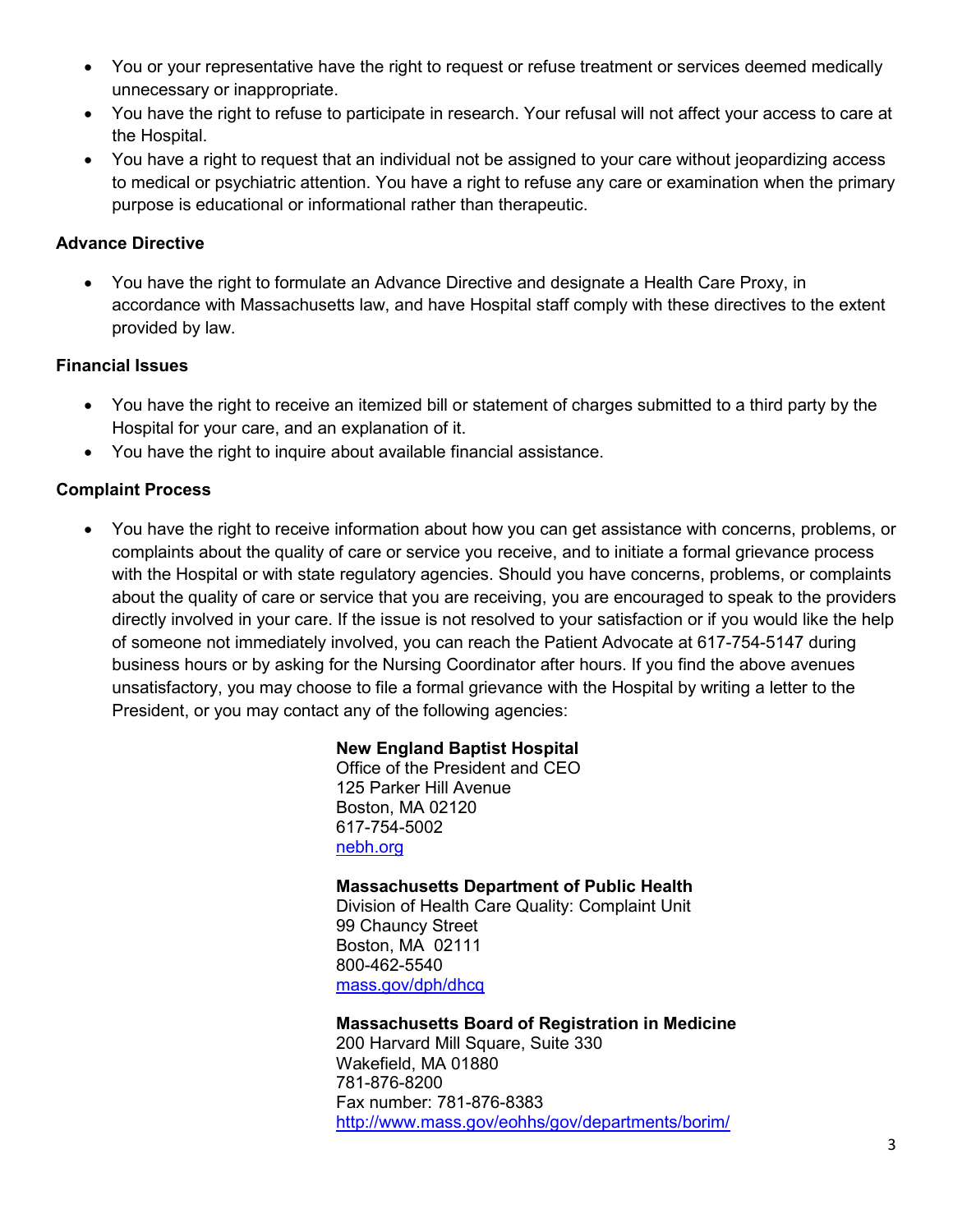**The Joint Commission**  Office of Quality and Patient Safety One Renaissance Boulevard Oakbrook Terrace, IL 60181 Fax number: 630-792-5636 [jointcommission.org](www.jointcommission.org)

#### **For Medicare Concerns**

KEPRO Quality Improvement Organization Beneficiary and Family Centered Care (BFCC)- QIO 5700 Lombardo Center Dr., Suite 100 Seven Hills, OH 44131 Telephone: 844-455-8708 TTY: 855-843-4776 [Website:](http://www.livanta.com/) <www.keproqio.com>

#### **Rules and Regulations**

• You or your representative have the right to obtain, upon request, a copy of the Hospital's rules and regulations that apply to your conduct as a patient.

### **Patient Responsibilities**

To help ensure the Hospital's is able to provide you with the best care possible, we ask that you accept the responsibility to:

- 1. Provide accurate and complete information regarding your identity, medical history, hospitalizations, medications, alcohol and illicit drug or substance usage, dietary supplements (herbal and other nutritional supplements), and current health concerns. Report any changes in health to care providers.
- 2. Follow treatment plans recommended by physicians and other health care providers working under the attending physician's direction. Let care providers know immediately if you need clarification or do not understand your plan of care or the health instructions you are given.
- 3. Participate and collaborate in your treatment and in planning for post-hospital care.
- 4. Be part of your pain management plan. If you are receiving pain medications, ask your medical team about pain management options. Use pain medication as prescribed and provide feedback if certain methods are not working well for you.
- 5. Report any hazards to yourself or others that you observe.
- 6. Give proper respect to other patients of the Hospital, including respecting their right to privacy.
- 7. Be considerate and respectful of other patients and Hospital personnel. Do what you can to help control noise and ensure that your visitors are considerate as well. Be respectful of Hospital property and the personal property of others.
- 8. Follow Hospital rules and regulations, including those that prohibit offensive, threatening, and/or abusive language or behavior, and the use of tobacco, alcohol, or illicit drugs or substances. Help ensure that your visitors are aware of and follow these rules.
- 9. Provide the Hospital with a copy of any advance directive or health care proxy designation you have prepared.